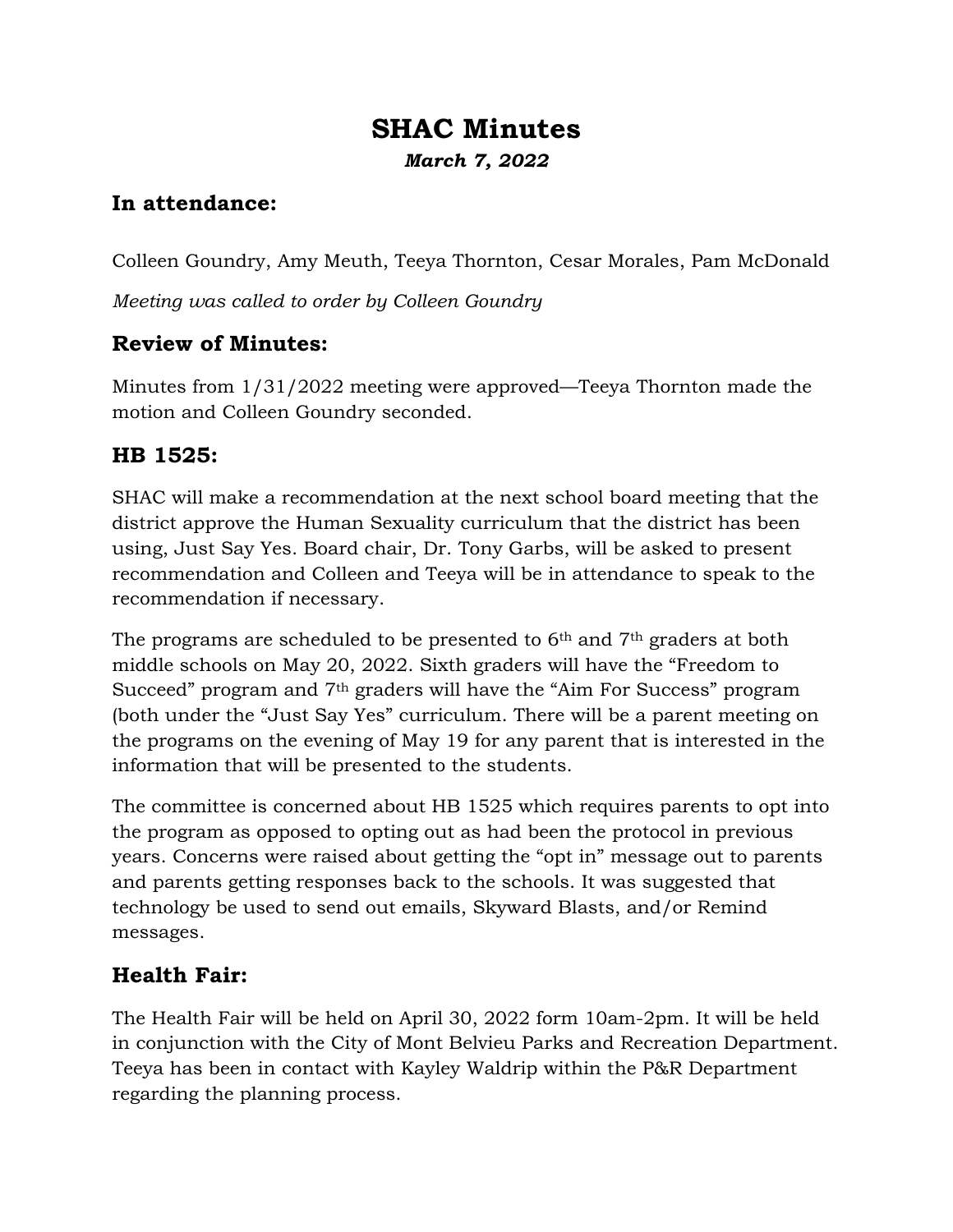Some themes that were discussed were:

- Bike safety
- Car seat safety
- Sun safety
- ATV safety
- Hydration
- Insect bits
- Snake identification/bites

Local businesses and organizations were discussed as possible participants.

Teeya will talk with Ms. Waldrip to see if the she has approached any of the businesses/organizations re: participation and will contact SHAC members to let them know if SHAC needs to contact them.

A bucket containing summer items was discussed as a give-away prize and members thought it was a good idea.

A sub-committee for the Health Fair was formed. Members are: Colleen Goundry, Teeya Thornton, Cesar Morales, and Teeya Thornton. This subcommittee will meet on Monday, April 4 at 5 pm in the LSC (room TBD)

### **Employee Wellness:**

Employee Wellness ventures were discussed in the last meeting.

The Fit Fusion exercise program will meet through the month of April.

Yoga will have its last session on Thursday, March 10.

Mobile mammograms will be available in April again as there was such a great response to the offering the last time that they were here.

Colleen is looking into scheduling a company that provides low cost ultrasounds next year. This was offered in past years and was very popular with employees.

#### **There were no questions or discussions.**

### **Meeting was adjourned:**

Meeting was adjourned at 7:25 pm